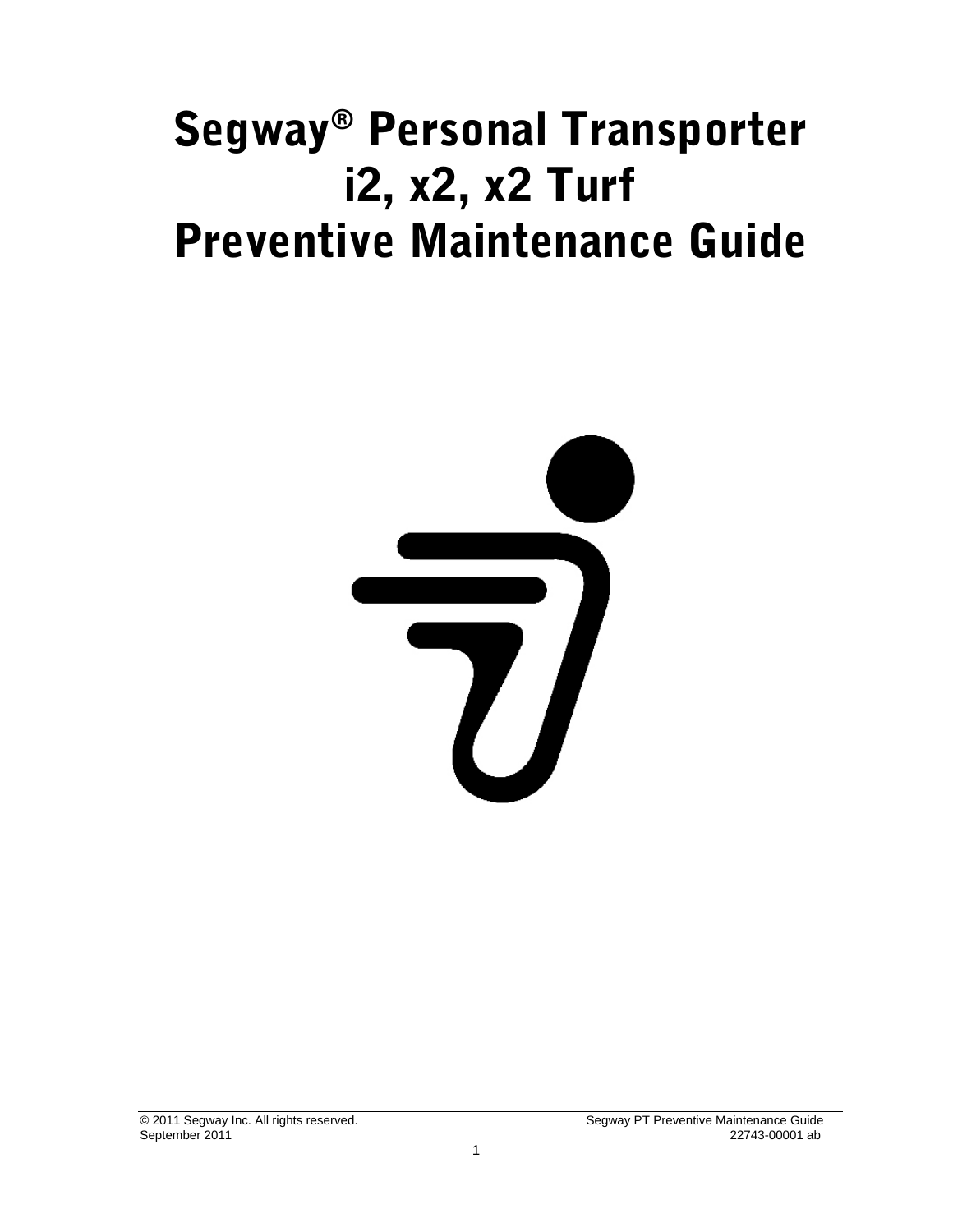### <span id="page-1-0"></span>**Copyright, Trademark, and Contact Information**

Copyright © 2011 Segway Inc. All rights reserved.

#### **Trademarks**

Segway Inc. ("Segway") owns a number of trademarks, including, but not limited to, Segway® and the Segway "flyguy" logo that have been registered in the United States and in other countries.

Those trademarks followed by ® are registered trademarks of Segway Inc. that have been registered in the United States and in other countries. All other marks are trademarks or common law marks of Segway Inc. Failure of a mark to appear in this guide does not mean that Segway Inc. does not use the mark, nor does it mean that the product is not actively marketed or is not significant within its relevant market. Segway reserves all rights in its trademarks. All other trademarks are the property of their respective companies.

#### **Contact Information**

For support, please contact the company from which you bought the products. For a listing of Authorized Segway Dealers and Distributors, refer to the Segway website at: http://www.segway.com.

Segway Customer Care: 866.4SEGWAY (866.473.4929)

Fax: 603.222.6001

E-mail: customeroperation@segway.com

Website: http://www.segway.com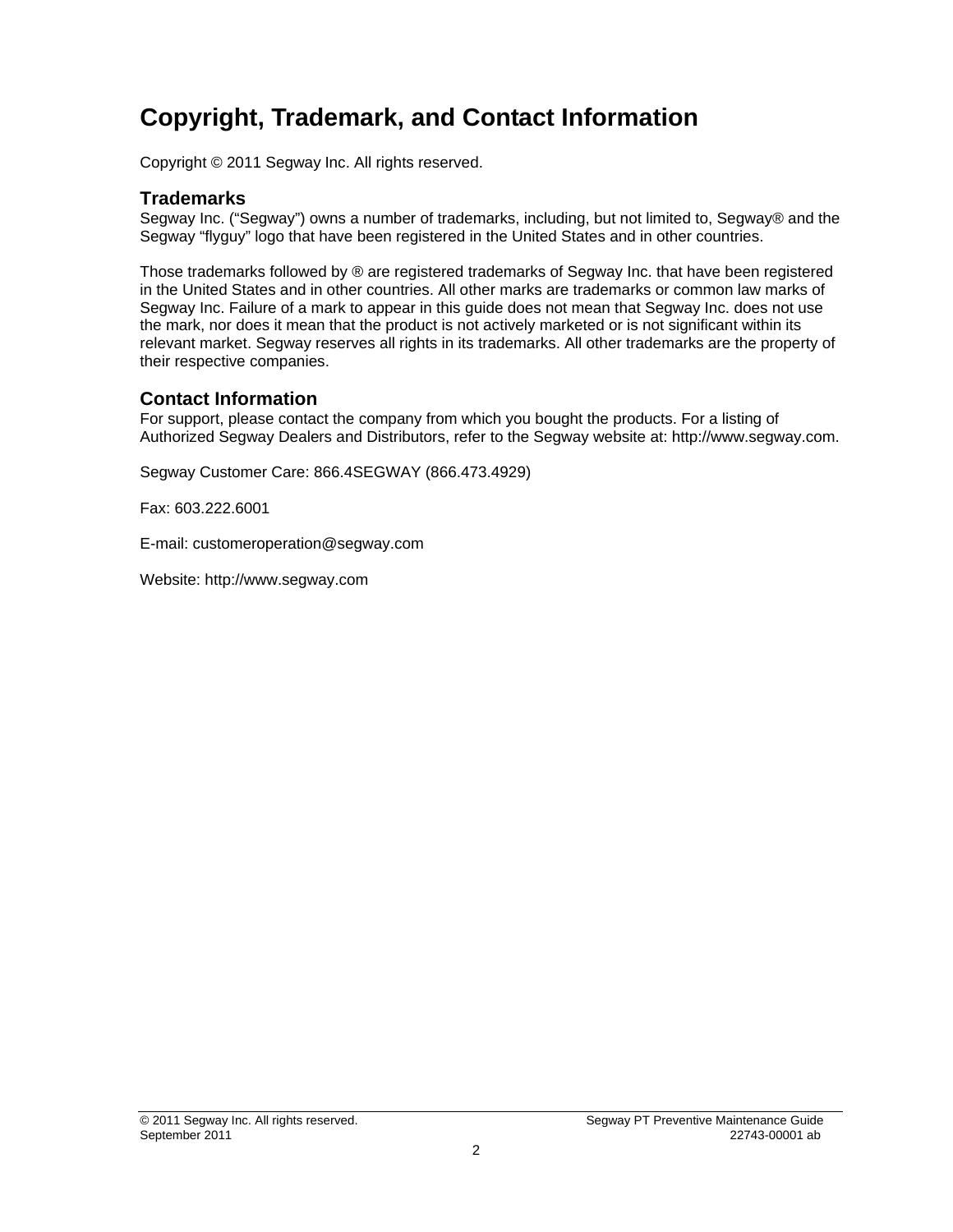### <span id="page-2-0"></span>**Contents**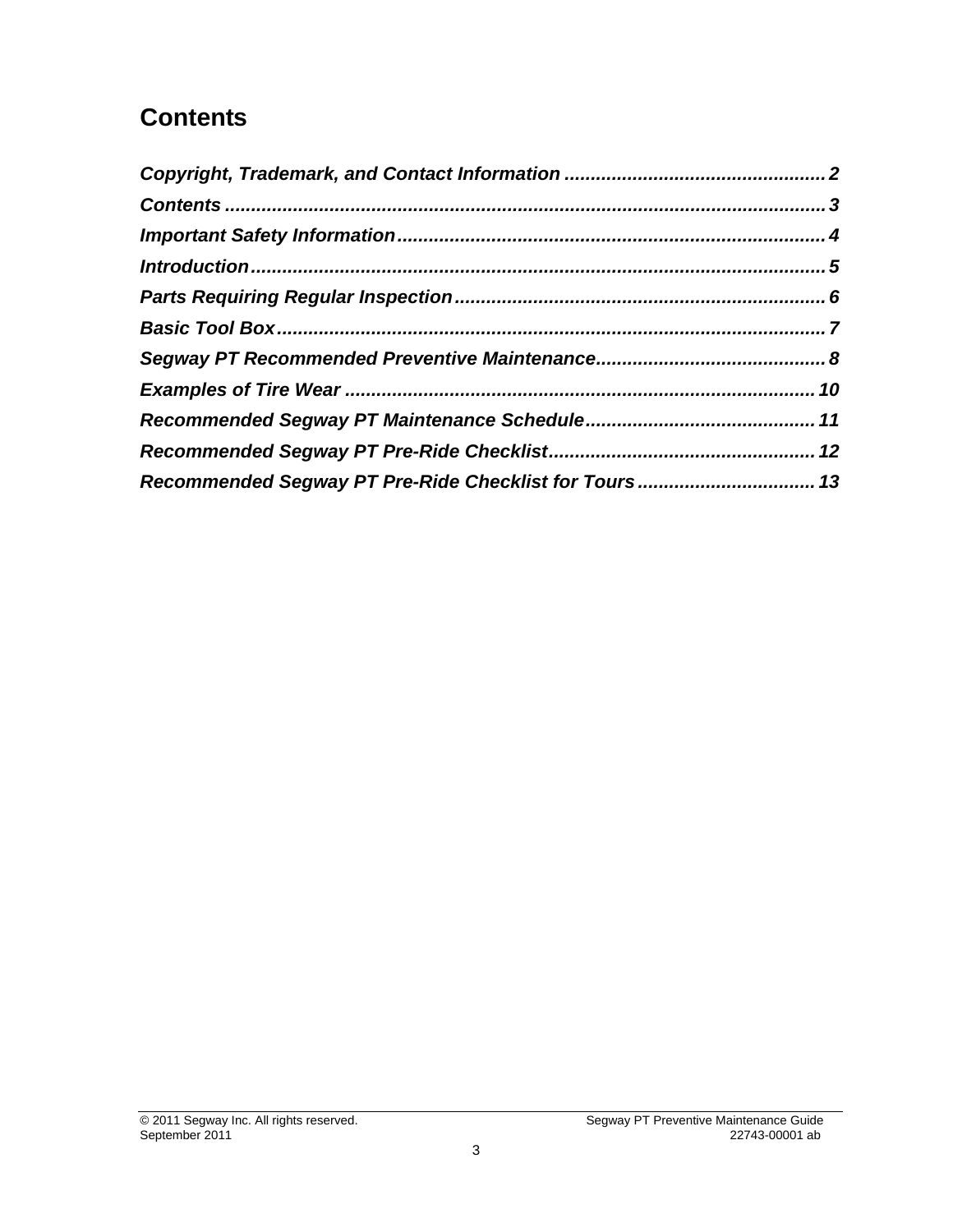### <span id="page-3-0"></span>**Important Safety Information**

If you have any questions or concerns regarding the safety information or messages in this guide, refer to the Segway Personal Transporter (PT) Reference Manual, Segway PT Getting Started Manual, and Segway PT Safety Video DVD that came with your Segway PT.

#### **Standards**

Safety messages for this guide and product safety signs and labels are based on standards set forth by the American National Standards Institute (ANSI) for Product Safety Information in Product Manuals, Instructions, and Other Collateral Materials. To assist in the communication of safety information across language barriers, some safety graphics are based on standards set forth by the International Standards Organization (ISO).

#### **Safety Alert Symbol**



This is the safety alert symbol. It is used to alert you to potential personal injury hazards. Obey all safety messages associated with this symbol to avoid possible injury or death.

#### **Signal Words**

 **WARNING! WARNING!** indicates a hazard situation which, if not avoided, could result in death or serious injury. **A CAUTION**, used with the safety alert symbol, indicates a hazardous<br> **CAUTION** attention which if not symbol, sould result in minor or moderate injur situation which, if not avoided, could result in minor or moderate injury. **CAUTION CAUTION**, used without the safety alert symbol, is used to address practices not related to personal injury. **NOTICE NOTICE** is used to address practices not related to personal injury. **NOTE NOTE** identifies important points, helpful hints, special circumstances, or alternative methods.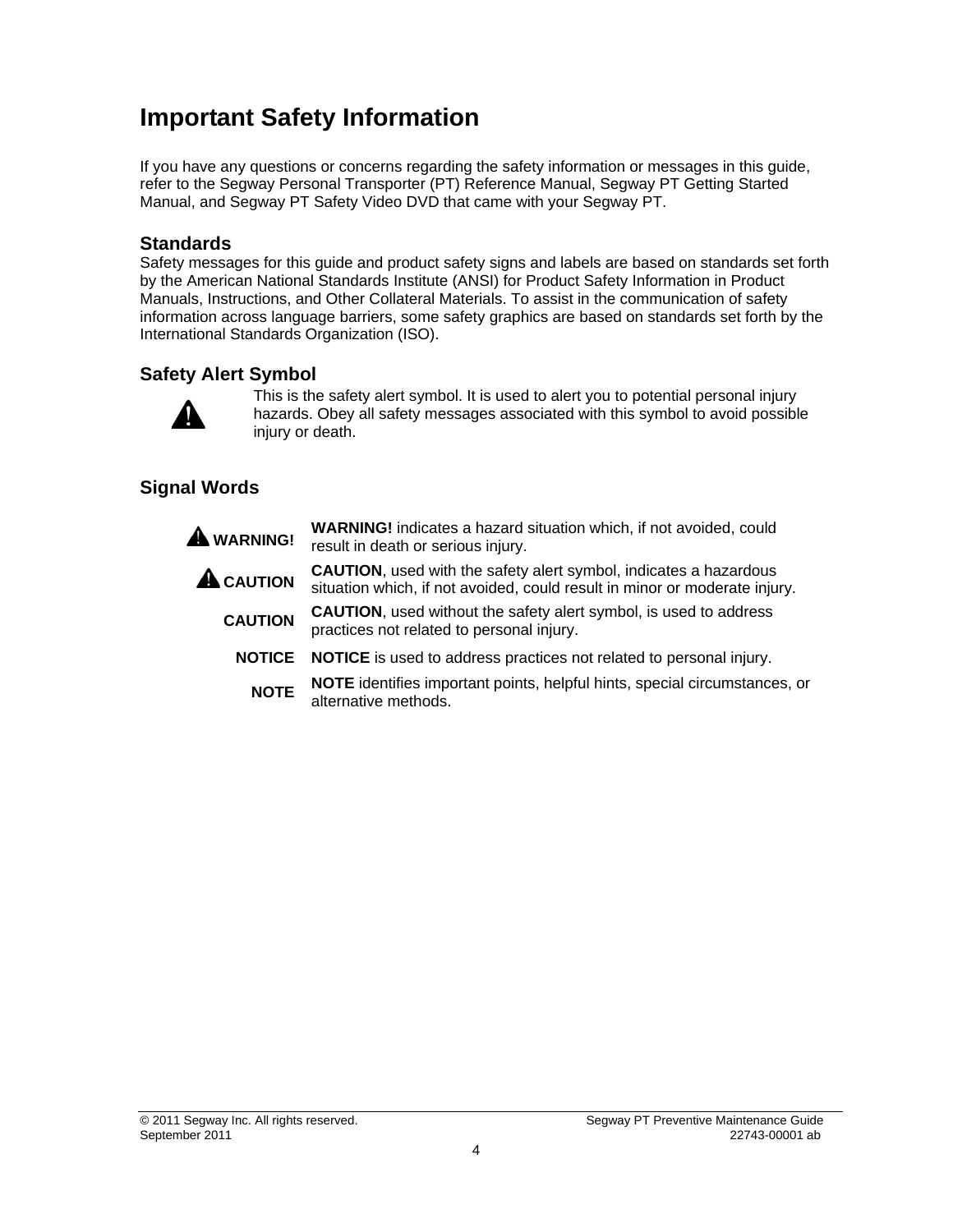### <span id="page-4-0"></span>**Introduction**

This guide has been designed to provide a Segway® Personal Transporter (PT) inspection checklist and maintenance schedule to insure optimal performance, safety, and life of your Segway PT. Included in this guide is identification of the Segway PT components that are considered user replaceable parts and the recommended tools required to perform self maintenance of the Segway PT. This guide also includes references to the Segway PT Reference Manual, which is included as part of your standard user materials, and should be used in conjunction with this guide. To the extent that this guide provides different instructions than the Segway PT Reference Manual, this guide shall control.

The Recommended Segway PT Operation Pre-Ride Checklist, found on the last two pages of this guide, can be copied and used as a posted reminder to inspect the machine before riding. The Recommended Segway PT Maintenance Schedule found on page 10 has been designed to be used as a form for recording the history of service and maintenance that you have performed. We recommend making copies of this schedule to have on hand for your own designated service personnel to use.

In addition to the regular inspection of your Segway PT we also recommend the following:

- Record the serial number(s) of both your Segway PT and the InfoKey™ Controllers that come with the Segway PT and keep the serial number information in a secure place separate from your Segway PT.
- Your Segway PT will come with two InfoKey Controllers. We recommend that you maintain a spare InfoKey at all times. To order a new InfoKey, contact your Segway Dealer or Distributor and be prepared to provide the serial number information mentioned above. To locate the nearest Segway Dealer or Distributor please visit www.segway.com.
- Keep a spare set of Segway PT packaging materials for shipping the machine when necessary.
- Keep a copy of the standard Segway PT User Materials on hand, which includes the Segway PT Reference Manual, Getting Started Manual, and Safety Video. If you do not have these materials, contact an Authorized Segway Dealer, Distributor, or Segway Customer Care via phone (866.4SEGWAY) or email (customeroperation@segway.com). You may also download the materials from www.segway.com.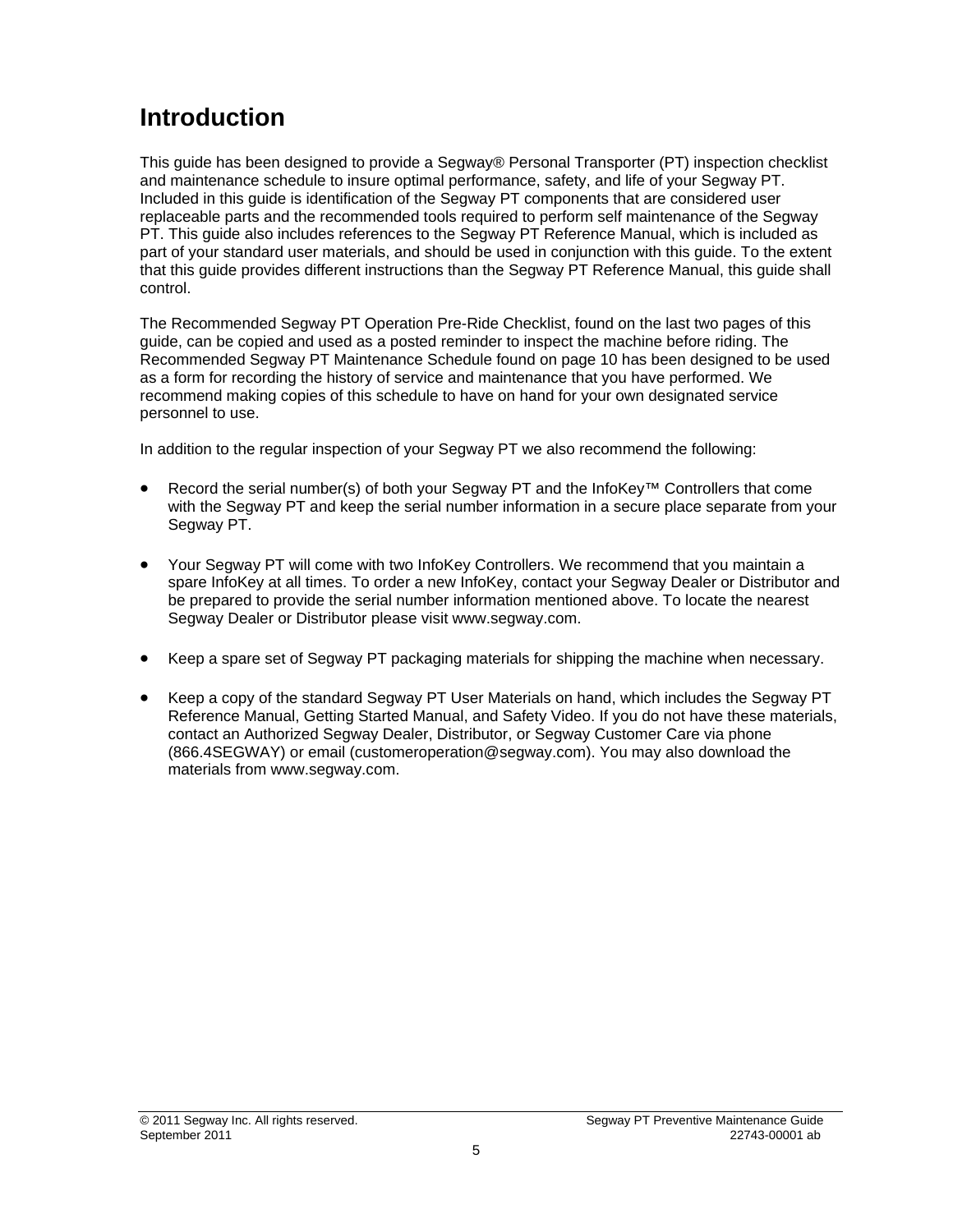#### <span id="page-5-0"></span>**Parts Requiring Regular Inspection**

- Tires and Wheels
- Fenders
- Platform Mats
- LeanSteer™ Frame
- InfoKey™ Controller
- Batteries for both the machine and the InfoKey Controller

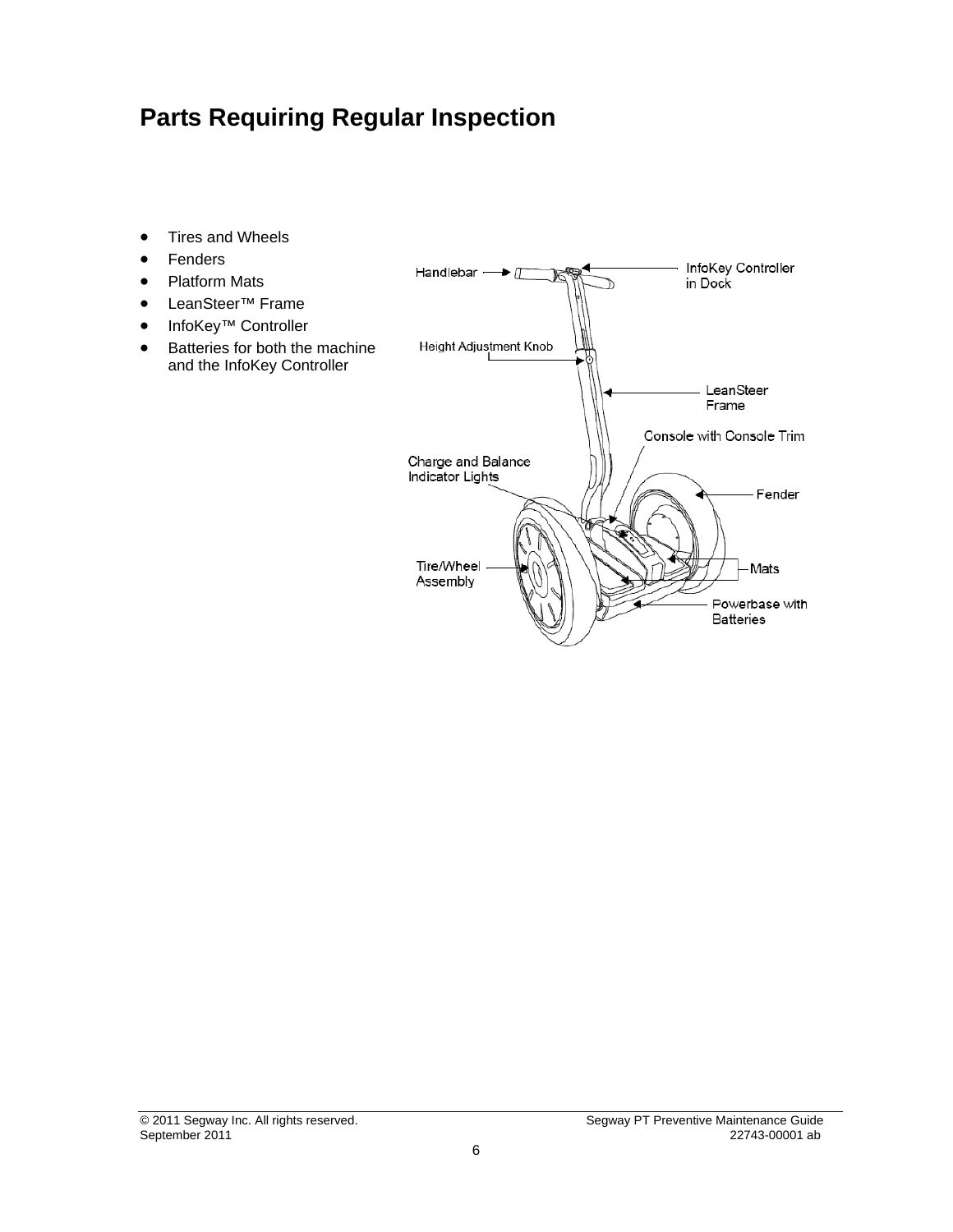### <span id="page-6-0"></span>**Basic Tool Box**

The following tools are recommended for assembling and maintaining your Segway PT. Segway offers a basic tool kit that contains these items for purchase. Please inquire with your Authorized Segway Dealer or Distributor for details.

#### **Tool Description**

- 1/4" Clicker 4-25 N-m Torque Wrench
- 3/8" Clicker 10-100 N-m Torque Wrench
- 3/8 X 1/4 M 3/8" Drive Adapter
- 1/4" SQ X 1/4" Hex Bit Adapter
- 6" 3/8ths Extension
- T-45 3/8" Torx bit socket
- T-20 X 3 1/2" long 1/4" hex power Torx bit
- 5 mm 1/4" Hex Power Drive Bit
- Tire Pressure Gauge
- 3/8" Drive Reversible Ratchet
- 1/4" 2-36 in-lb Torque Screwdriver
- 13 mm 3/8" Dr 6PT Deep Socket
- 4 mm Hex Bit
- 3 mm 4" long hex bit
- 3 mm T-handle
- 5 mm T-handle

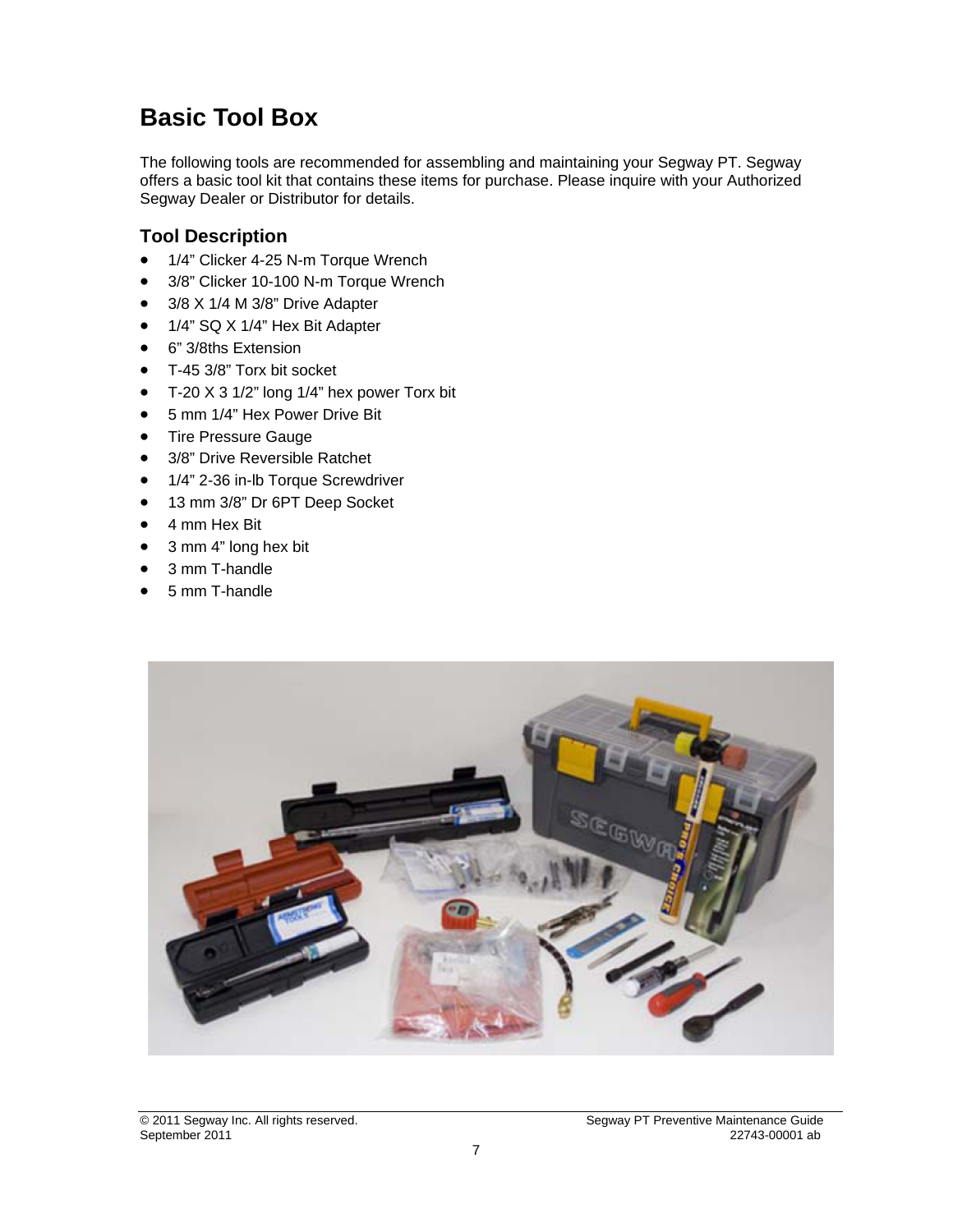### <span id="page-7-0"></span>**Segway PT Recommended Preventive Maintenance**

#### **WARNING!**

- To perform maintenance or replace parts on the Segway PT, you must read and follow all instructions and warnings in the Segway PT Parts Replacement Guide or the Segway PT Reference Manual, as applicable.
- Always power off your Segway PT before performing any maintenance or installing any part or accessory. Failure to follow these instructions could lead to electrical shock, serious injury, death, or damage to property.
- Always unplug the AC power cord before performing any maintenance or installing any part or accessory. Failure to follow these instructions could lead to electrical shock, serious injury, death, or damage to property.
- Wear safety glasses to avoid injury.
- Use only Segway-approved fasteners.
- Do not tighten or reuse any fastener except the battery fasteners, wheel nuts, and LeanSteer™ clamp bolt. Instead, when any fastener is loose or removed, replace the fastener with a new Segway-approved fastener.
- Before using a fastener, make certain the fastener is the correct size and type with any necessary washer and thread lock in place.
- Since the pre-applied thread lock compound is intended for single use only, reuse of fasteners is not permitted with the exception of the battery fasteners, wheel nuts, and LeanSteer<sup>™</sup> clamp bolt.
- Do not attempt to repair any stripped or damaged screw hole. Instead, replace the part. If replacement part is not available, do not reassemble.
- Insert fasteners slowly and carefully. Do not cross-thread or over-tighten fasteners. Tighten only to the prescribed torque.
- Failure to adhere to these warnings could lead to electrical shock, serious injury, death, or damage to property.
- 1. Make sure the Segway PT is unplugged and powered off. Inspect the Segway PT from top to bottom to ensure that no part is damaged or loose. Start at the top of the PT with the handlebars and work your way down to the wheels and tires. If a part is damaged and/or loose refer to the appropriate part installation document for instructions on how to correctly install a replacement part. If there are no instructions available for a particular damaged part, please call your Authorized Segway Dealer or Distributor. Refer to your Segway PT Reference Manual for more details on the location of machine components. If you do not have your Segway PT Reference Manual visit www.segway.com to download a copy.
- 4. 2. Inspect the LeanSteer™ frame for tightness: the LeanSteer™ wedge and bolt should be torqued to **11 N-m**. (See LeanSteer™ Frame Wedge and Bolt installation instructions in the Segway PT Reference Manual for details.) Make sure the Segway PT is unplugged and powered off. Tilt the LeanSteer™ frame fully left and then right, until it touches each fender. Release the LeanSteer™ and verify that it returns to a straight-up position perpendicular to the PT's chassis. The LeanSteer™ frame should be replaced if any part is bent or otherwise broken.
- **4.** 3. Check that all fasteners are in place, secured, and torqued to the specifications in the Recommended Segway PT Maintenance Schedule table on page 11. Adhere to torque specifications when tightening fasteners. Over-tightening or under-tightening fasteners can result in damage or malfunction.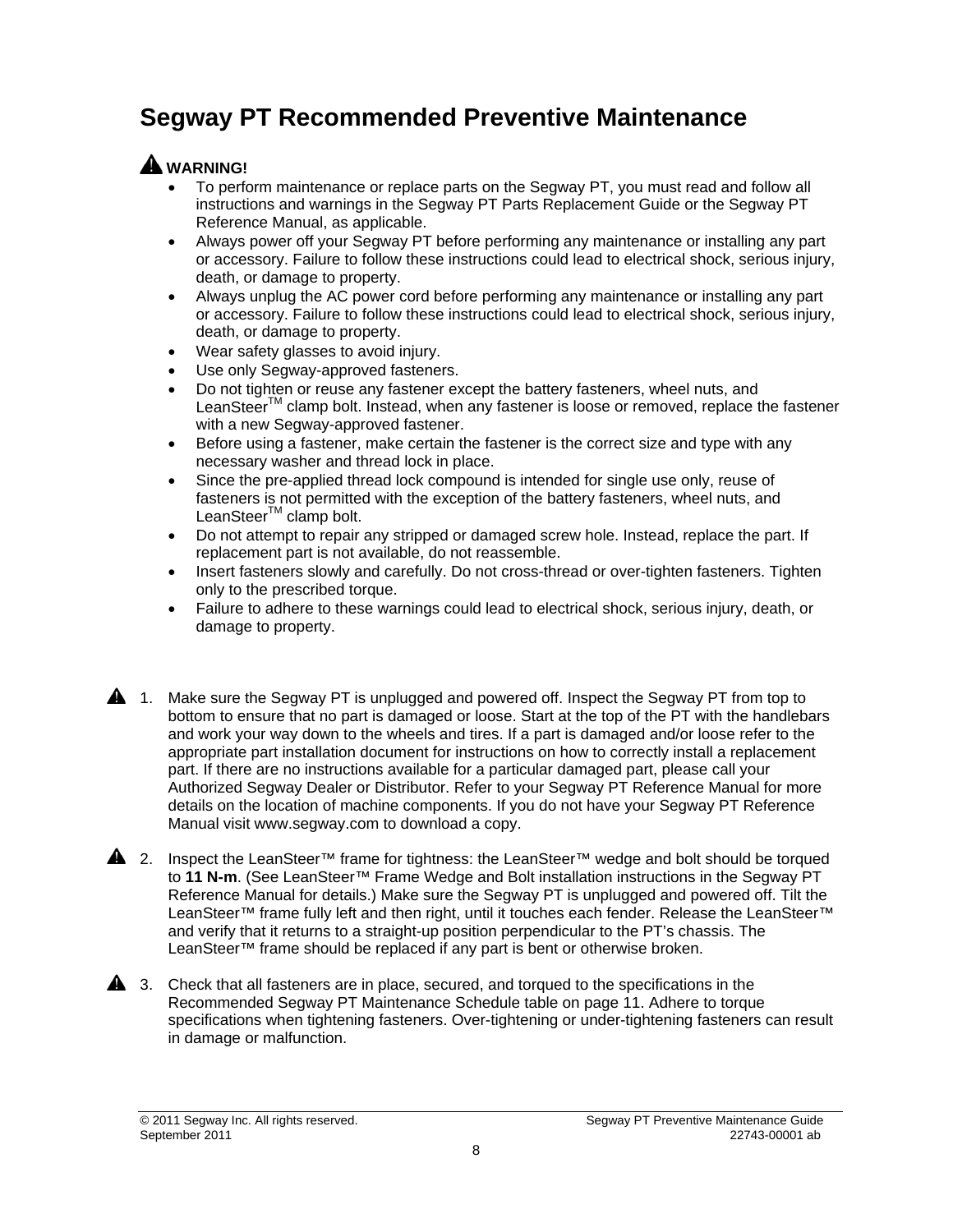- 4. Check that the mats are intact, secured, and free of debris. It is appropriate to replace a mat if any worn edges or tears are observed. For replacement instructions, see the Segway PT Reference Manual.
- 5. Check tires and wheels for wear, tightness, and tire pressure. i2 tires should be inflated to 15 psi, x2 and x2 Turf tires to 4 psi. Wheel nuts should be torque to 30 N-m.

Excessive tire wear is determined as follows:

- Model  $i2$  Center rib is worn flush with tire surface
- Model x2 Diamond pattern on center rib is no longer visible
- Model x2 Turf Tire tread depth is less than 3/32" (2.38 mm)

See page 10 of this document for visual examples.

6. Power the Segway PT on and off twice to ensure it is able to power on and off reliably. Confirm that the Wireless InfoKey controller is displaying a "happy face" icon as seen in the image to the right.



- 7. Check that the fenders are intact, secured, and free of debris. The fenders on the Segway PT are designed to protect the rider from debris. The fender will also shield the rider from having the tire rub against their leg while leaning in turns. Cracked or otherwise broken fenders should be replaced. For replacement instructions see the Segway PT Reference Manual.
- 8. Turn on the Segway PT and test the rider detect sensors. When your feet are properly positioned on the rider mats, all four rider detect sensors depress, allowing the Segway PT to operate normally in Balance Mode. See the Segway PT Reference Manual for more details.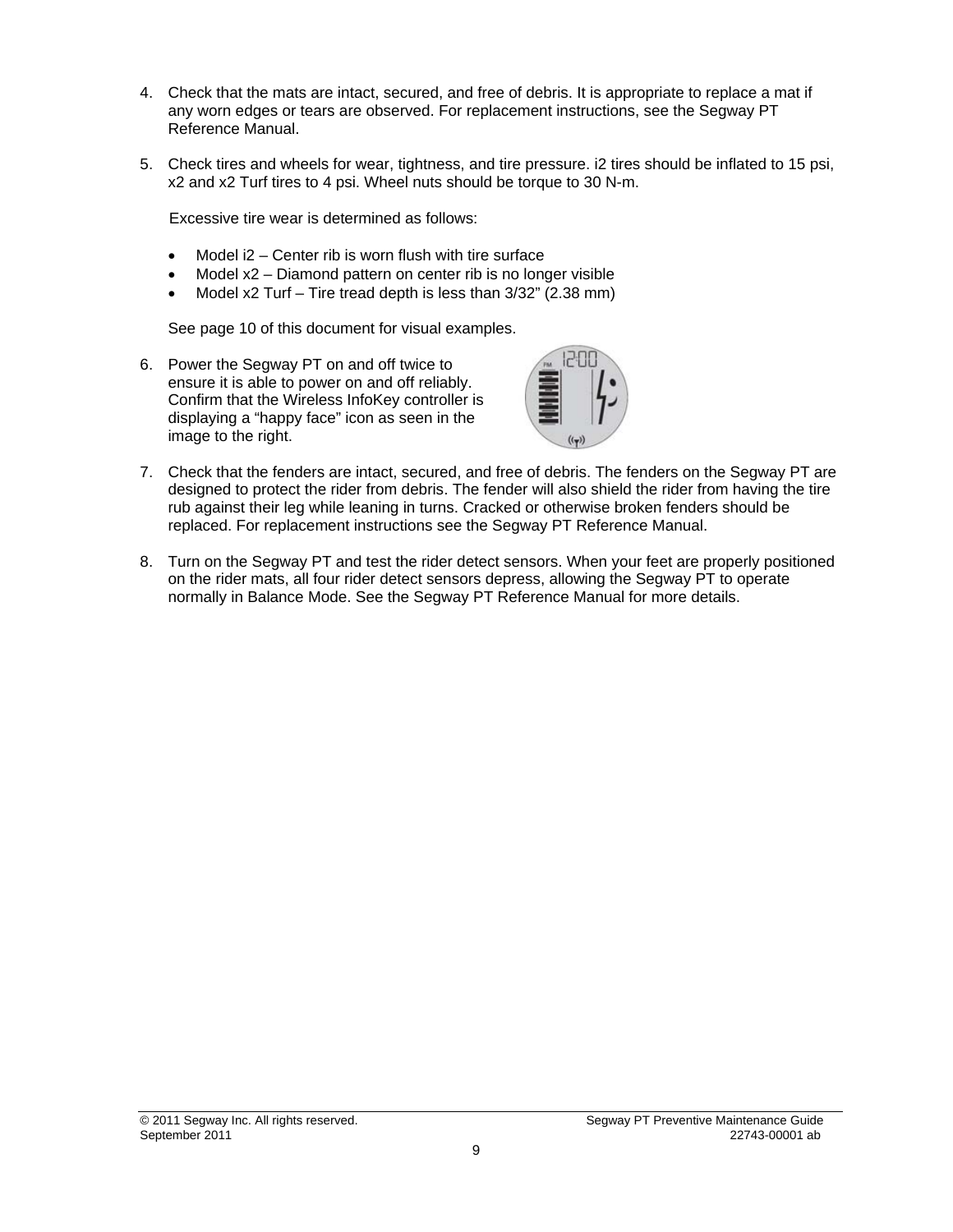<span id="page-9-0"></span>

## **x2 TIRE WITH TREAD DEPTH IN SPEC.**



September 2011 22743-0001 absolute 10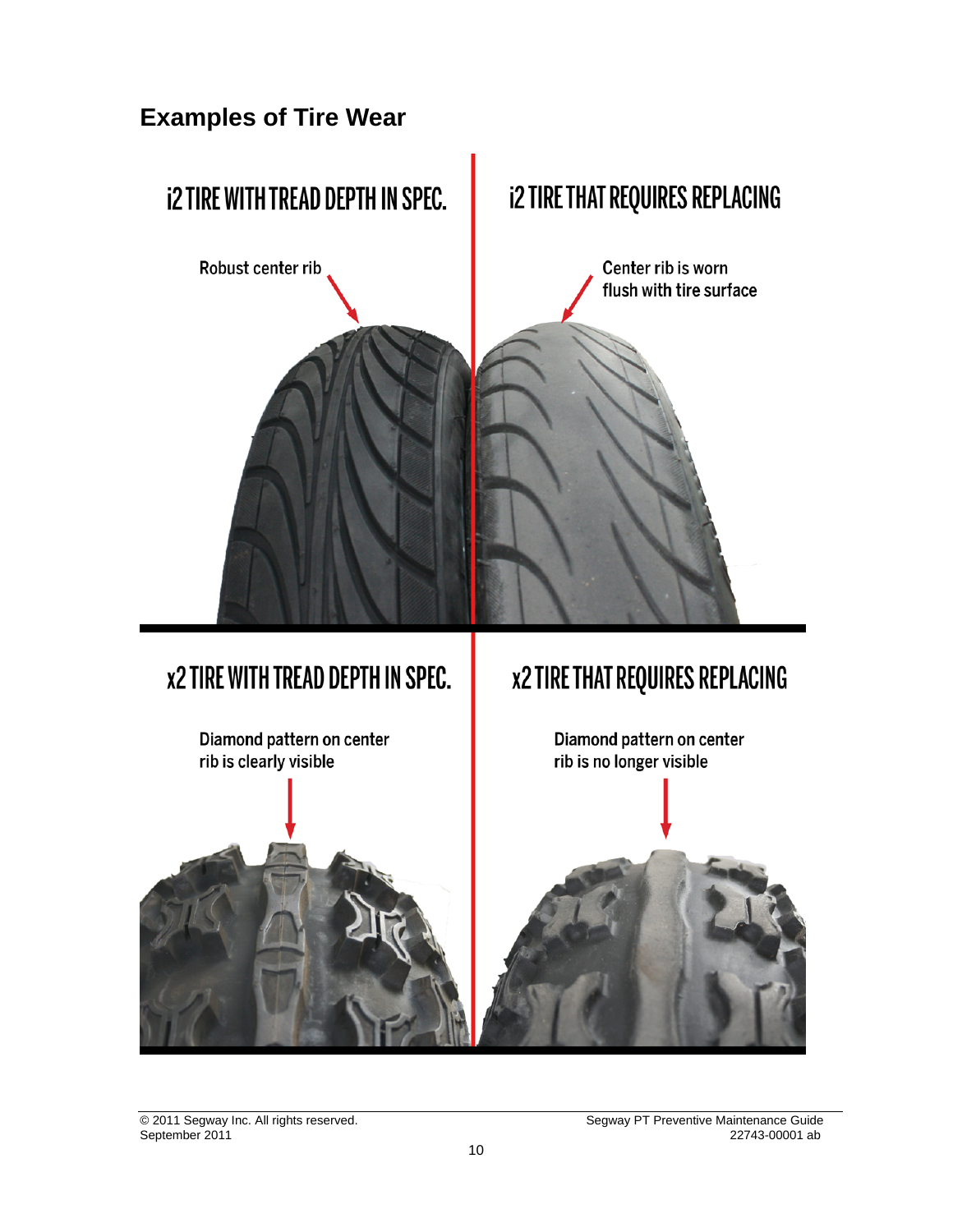### **Recommended Segway PT Maintenance Schedule**

<span id="page-10-0"></span>

| Product:       | Date:    |
|----------------|----------|
| Serial Number: | Mileage: |
| Inspected By:  | Hours:   |

| <b>Monthly Checks</b>                                           |     | <b>Circle Accordingly</b> |          |          |
|-----------------------------------------------------------------|-----|---------------------------|----------|----------|
| Check LeanSteer installation and torque - 11 N-m                | Yes | <b>No</b>                 | Repaired | Replaced |
| Check tire wear and pressure $-$ i2 = 15 PSI; $x2 = 4$ PSI      | Yes | No                        | Repaired | Replaced |
| Ensure rider mats are intact, secured, and free of debris       | Yes | No                        | Repaired | Replaced |
| Inspect handle bar grips for proper installation excessive wear | Yes | No                        | Repaired | Replaced |
| Inspect docking station for condition and functionality         | Yes | No                        | Repaired | Replaced |
| Inspect fenders for cracks and obstructions                     | Yes | No                        | Repaired | Replaced |
| Check operation of height adjustment knob                       | Yes | <b>No</b>                 | Repaired | Replaced |
| Power on PT. Ensure operability and document hours/miles        | Yes | No                        | Repaired | Replaced |

| <b>Quarterly Checks</b>                                                  | <b>Circle Accordingly</b> |               |  |
|--------------------------------------------------------------------------|---------------------------|---------------|--|
| Check torque of all Fasteners: *Note: Only check with proper torque tool |                           |               |  |
| Perform all monthly checks                                               |                           |               |  |
| Handle bar clamp = $6$ N-m                                               | Checked                   | Did not check |  |
| InfoKey dock = $2$ N-m                                                   | Checked                   | Did not check |  |
| Batteries = $1.6 N-m$                                                    | Checked                   | Did not check |  |
| Wheel $=$ 30 N-m                                                         | Checked                   | Did not check |  |
| Fascia/Parking stand = $1.5$ N-m                                         | Checked                   | Did not check |  |
| Gearbox $Trim = 6 N-m$                                                   | Checked                   | Did not check |  |
| Fender = $1.5$ N-m                                                       | Checked                   | Did not check |  |
| <b>Perform Function Checks</b>                                           |                           |               |  |
| Check InfoKey operation for proper functionality                         | Checked                   | Did not check |  |
| Check InfoKey battery level (see PT Reference Manual)                    | Checked                   | Did not check |  |
| Inspect LeanSteer for damage                                             | Checked                   | Did not check |  |

| <b>Semi-Annually</b>                                                 | <b>Circle Accordingly</b> |          |
|----------------------------------------------------------------------|---------------------------|----------|
| Perform monthly and quarterly checks                                 | Yes                       | No       |
| Replace tires and handle bar grips as required                       | Checked                   | Replaced |
| Test ride PT, note any wheel alignment, drift, or performance issues | Yes                       | No       |

| Annually                                                                         | <b>Circle Accordingly</b> |    |
|----------------------------------------------------------------------------------|---------------------------|----|
| Perform monthly, quarterly, and semi-annual checks                               | <b>Yes</b>                | No |
| Dealer to inspect elastomer and coupling as outlined in SB10-001                 | Yes                       | No |
| Replace components and update software as necessary, factory<br>technicians only | Yes                       | No |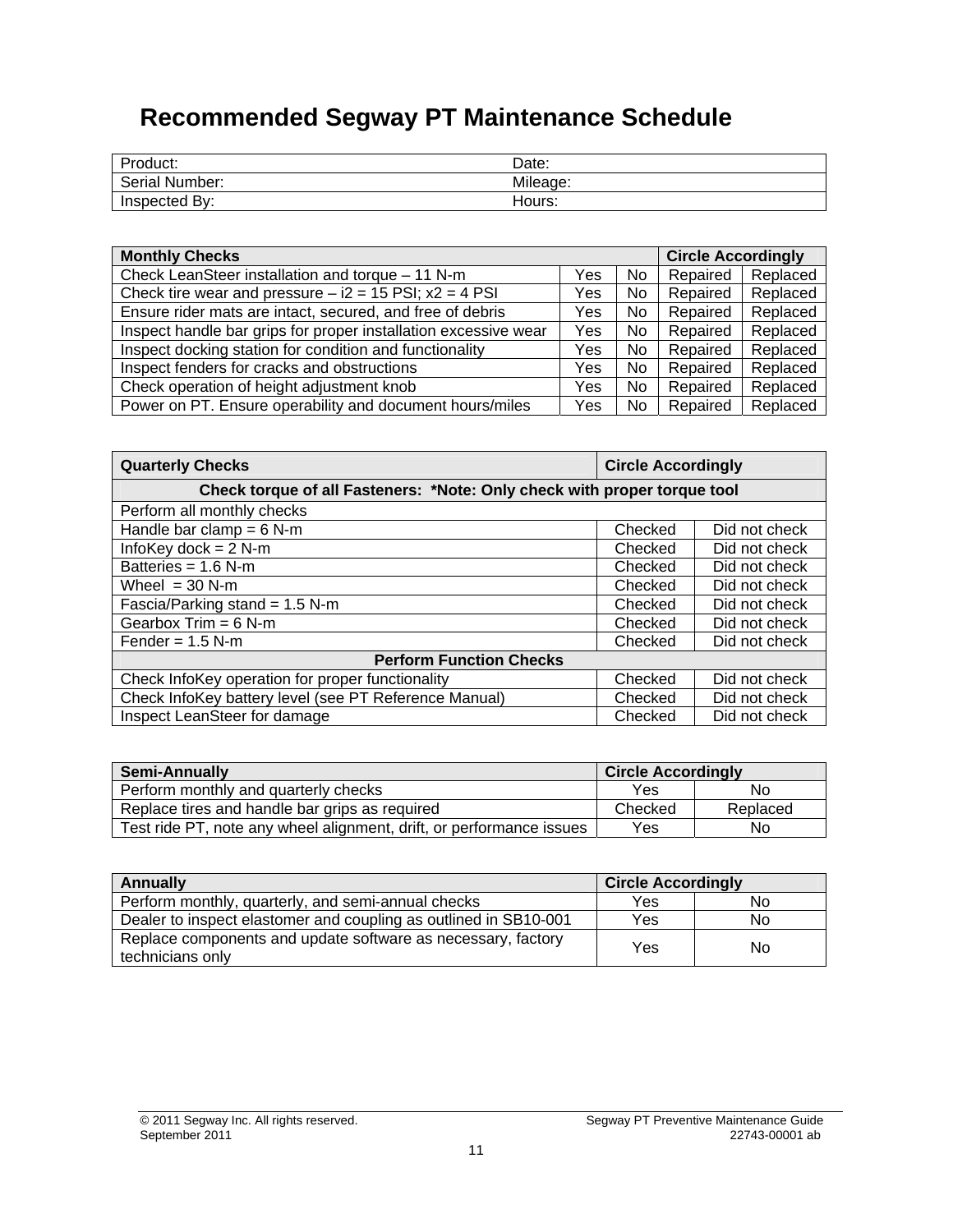#### **Recommended Segway PT Pre-Ride Checklist**

<span id="page-11-0"></span>Thoroughly inspect your Segway Personal Transporter (PT) before each use. See the Segway PT Reference Manual and this guide for more information concerning the below checks.



**Check tire pressure**  15 PSI – i2 4 PSI – x2 & x2 turf

**Check for tire wear**  i2 – center rib is worn flush with the tire surface x2 – diamond pattern on center rib is no longer visible  $x2t$  – tire tread depth is less than  $3/32$ " (2.38 mm)



**Power on the Segway PT, confirm the battery level displayed on the InfoKey is at 4 bars minimum** 



**Ensure that there is no visible damage to the PT** 



**Check that the LeanSteer Frame is standing straight and upright as illustrated here** 



**Check the LeanSteer Frame for tightness**  Torque to **11 N-m** 



**Ensure the rider mats are intact, secured, and free of debris**